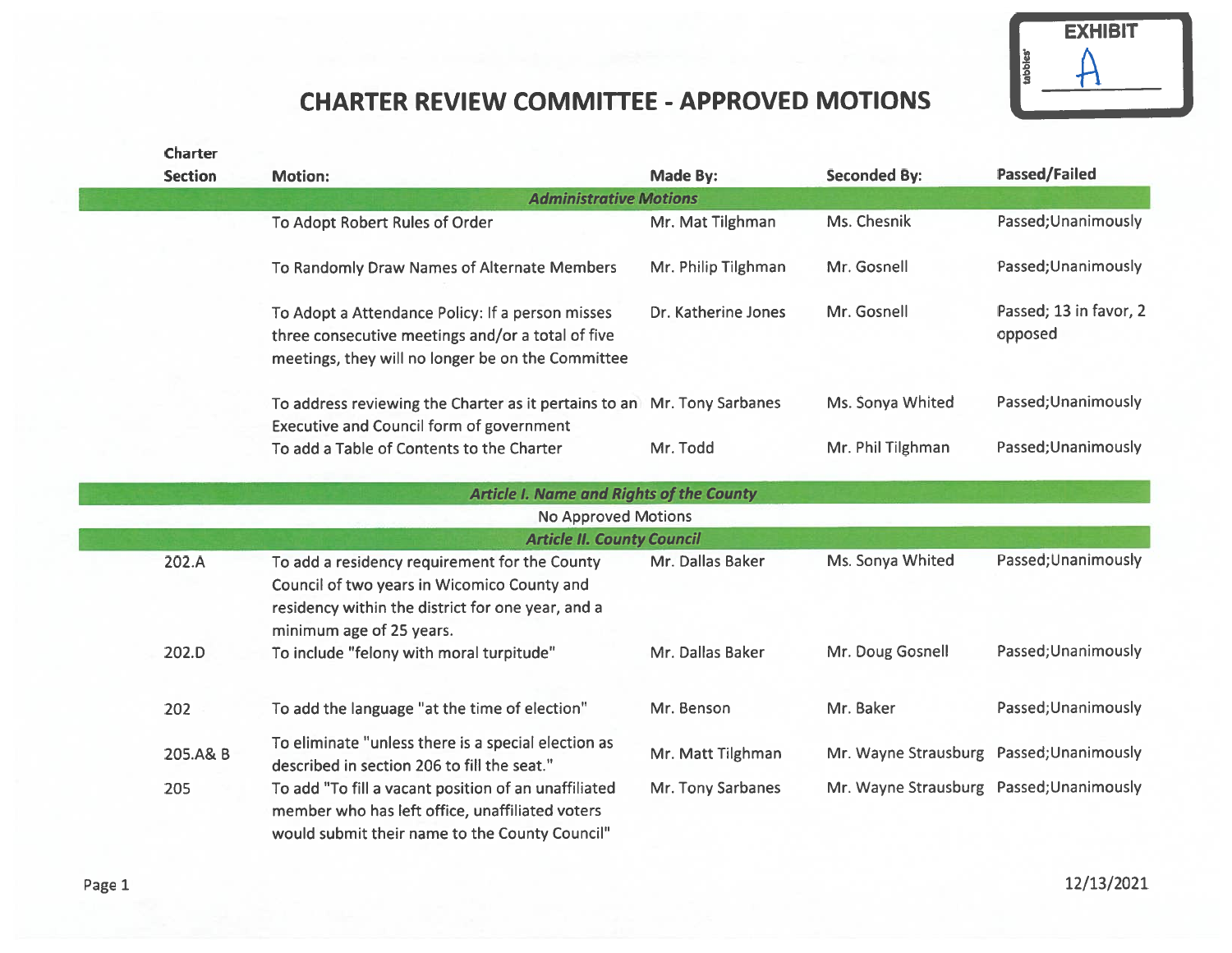| 206       | To strike Section 206 from the Charter                                                                                                                                          | Mr. Wayne Strausburg | Mr. Plotts           | Passed; Unanimously                 |
|-----------|---------------------------------------------------------------------------------------------------------------------------------------------------------------------------------|----------------------|----------------------|-------------------------------------|
|           | <b>Article III. The Legislative Branch</b>                                                                                                                                      |                      |                      |                                     |
| 312 & 313 | To send the recommendations from Lindsey Rader to<br>the County Council                                                                                                         | Mr. Phil Tilghman    | Ms. Bellamy          | Passed; Unanimously                 |
| 314.A     | To delete the word "generally" and insert the words Mr. Bob Benson<br>"unless for the purpose of inquiry or information."                                                       |                      | Dr. Katherine Jones  | Passed; Unanimously                 |
|           | <b>Article Article IV. The Executive Branch</b>                                                                                                                                 |                      |                      |                                     |
| 405       | To make the age of the County Executive 30                                                                                                                                      | Mr. Tony Sarbanes    | Mr. Doug Gosnell     | Passed; Unanimously                 |
| 405       | To add the language "at the time of election"                                                                                                                                   | Mr. Benson           | Mr. Baker            | Passed; Unanimously                 |
| 407.C     | To add that all members must be present for the<br>vote                                                                                                                         | Mr. Sarbanes         | Mr. Plotts           | Passed; Unanimously                 |
| 412       | To remove "prior to assuming the duties of the<br>office" and replace it with "within six months of<br>assuming the duties".                                                    | Ms. Sonya Whited     | Mr. Strausburg       | Passed; 8 in Favor, 3<br>opposed    |
| 413       | To remove the second sentence in its entirety,<br>starting with "Within Six Months"                                                                                             | Mr. Dallas Baker     | Dr. Katherine Jones  | Passed; 12 in Favor, 1<br>Abstained |
| 414       | To add Letter D to state the County Executive must<br>notify the County Council in writing within 10<br>working days of a vacancy of a department head.                         | Dr. Katherine Jones  | Mr. David Plotts     | Passed; Unanimously                 |
|           | <b>Article V. Administrative Organization</b>                                                                                                                                   |                      |                      |                                     |
| 502.C     | To state "except that no such suspension or removal Dr. Katherine Jones<br>may be ordered including but not limited to those<br>protected classes under federal and state law." |                      | Ms. Sonya Whited     | Passed; Unanimously                 |
| 503       | To add Number 11 - Salisbury-Wicomico: Ocean City Ms. Sharon Morris<br><b>Regional Airport</b>                                                                                  |                      | Mr. Mat Tilghman     | Passed; Unanimously                 |
| 504       | To remove the word "substantial from Section 504.a Ms. Sonya Whited                                                                                                             |                      | Ms. Michelle Chesnik | Passed; Unanimously                 |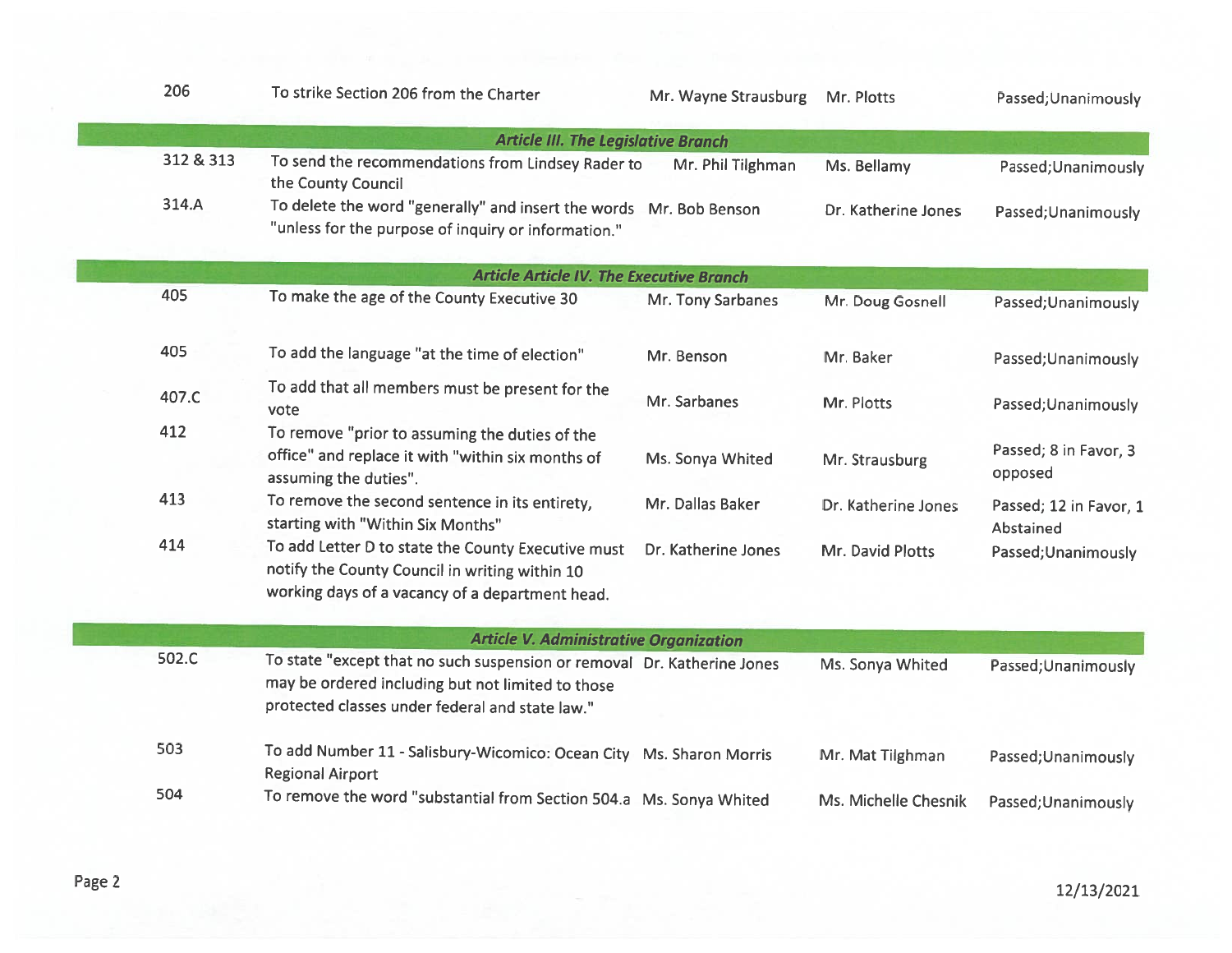| 505<br>To remove last sentence in Section 505.a<br>Mr. Phil Tilghman<br>Mr. Wayne Strausburg Passed; Unanimously                                                                                                                                                                                                                                                                                                                                                        |                                 |  |  |  |  |  |  |
|-------------------------------------------------------------------------------------------------------------------------------------------------------------------------------------------------------------------------------------------------------------------------------------------------------------------------------------------------------------------------------------------------------------------------------------------------------------------------|---------------------------------|--|--|--|--|--|--|
| 506<br>To remove the last sentence in Section 506.a<br>Dr. Katherine Jones<br>Ms. Whited                                                                                                                                                                                                                                                                                                                                                                                | Passed; Unanimously             |  |  |  |  |  |  |
| 507.A<br>To read, "The County Attorney shall serve at the<br>Mr. Bob Benson<br>Ms. Julie Bellamy<br>pleasure of the County Executive.", and any other<br>language will be deleted.                                                                                                                                                                                                                                                                                      | Passed; Unanimously             |  |  |  |  |  |  |
| <b>Aticle VI. Personnel Provisions</b>                                                                                                                                                                                                                                                                                                                                                                                                                                  |                                 |  |  |  |  |  |  |
| 601.A<br>To read, upon the recommendation of the County<br>Mr. Sarbanes<br>Mr. Mat Tilghman<br>Executive, the County Council shall establish a<br>personnel system which will have the force of law by<br>Resolution after a Public Hearing. Upon<br>recommendation of the County Executive, the<br>County Council may modify or revise the personnel<br>system by Resolution after a Public Hearing.                                                                   | Passed; Unanimously             |  |  |  |  |  |  |
| 601.B<br>To clarify that proposed changes to employees<br>Mr. Strausburg<br>Mr. Dallas Baker<br>benefits programs must be approved by the County<br>Council                                                                                                                                                                                                                                                                                                             | Passed; Unanimously             |  |  |  |  |  |  |
| Mr. Wayne Strausburg Passed; 13 in favor, 1<br>609.B<br>To remove "other than the County Executive"<br>Ms. Sonya Whited<br>abstention                                                                                                                                                                                                                                                                                                                                   |                                 |  |  |  |  |  |  |
| <b>Article VII. Budgetary and Fiscal Procedures</b>                                                                                                                                                                                                                                                                                                                                                                                                                     |                                 |  |  |  |  |  |  |
| 704, 705, 710 To send the recommendations from Lindsey Rader to Mr. Phil Tilghman<br>Ms. Bellamy<br>& 712<br>the County Council                                                                                                                                                                                                                                                                                                                                         | Passed; Unanimously             |  |  |  |  |  |  |
| 707<br>To state, "The County Council may, by resolution,<br>Mr. Phil Tilghman<br>Ms. Sharon Morris<br>change any of the dates, and corresponding hearing<br>dates, set forth in Sections 704 and 705 herein,<br>provided that said resolution states the reasons for<br>said change or changes, and such resolution shall be<br>effective only during the fiscal year in which said<br>resolution is adopted, subject to the restrictions set<br>forth in Section 705." | Passed; Unanimously             |  |  |  |  |  |  |
| Alan American and Adapti                                                                                                                                                                                                                                                                                                                                                                                                                                                | <b>Article VIII. Purchasing</b> |  |  |  |  |  |  |

No Approved Motions